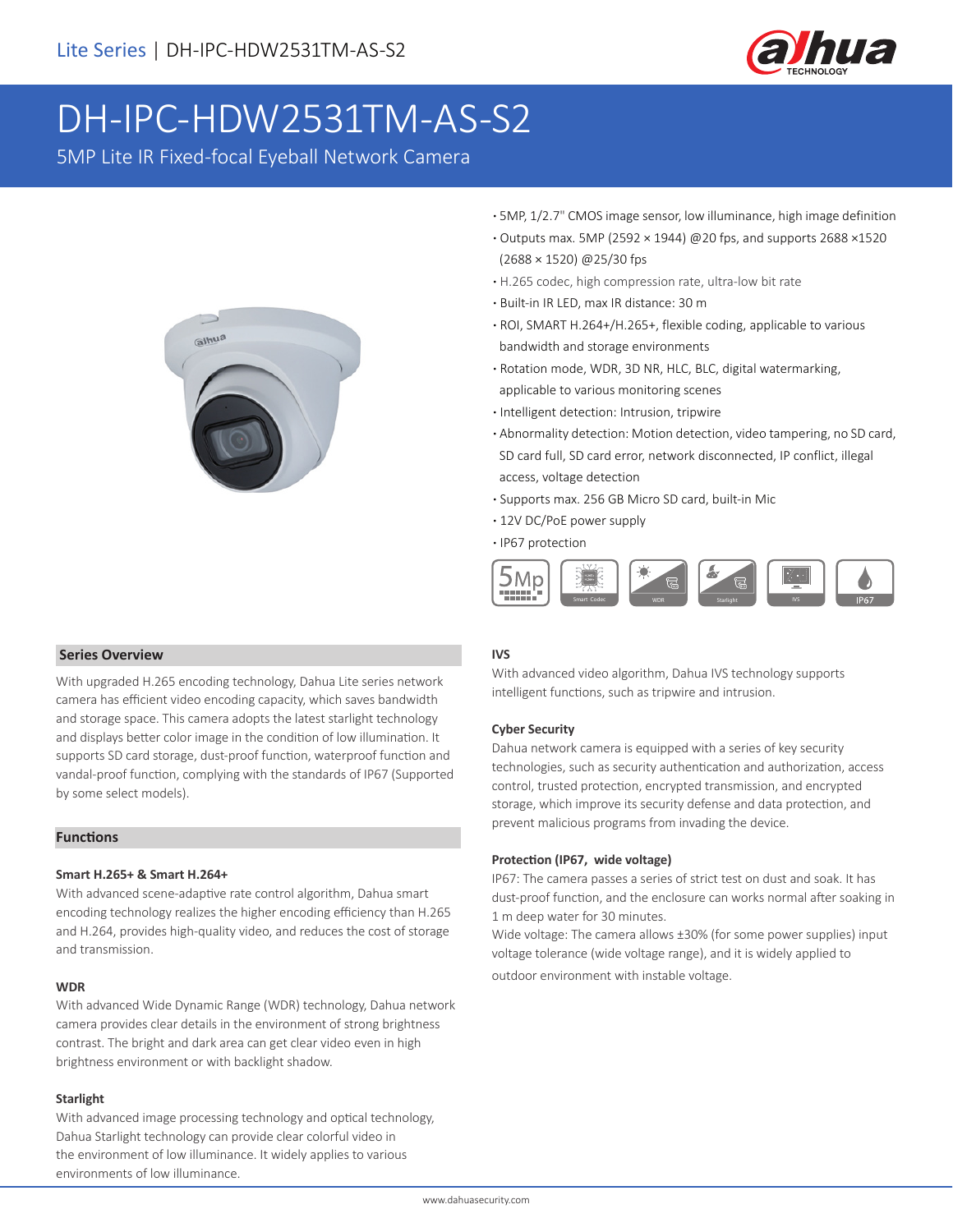# Lite Series | DH-IPC-HDW2531TM-AS-S2

# **Technical Specification**

| Camera                       |                                                                 |
|------------------------------|-----------------------------------------------------------------|
| Image Sensor                 | 1/2.7" 5Megapixel progressive CMOS                              |
| Max. Resolution              | 2592 (H) × 1944 (V)                                             |
| <b>ROM</b>                   | 128 MB                                                          |
| <b>RAM</b>                   | 256 MB                                                          |
| <b>Scanning System</b>       | Progressive                                                     |
| Electronic Shutter Speed     | Auto/Manual 1/3 s-1/100000 s                                    |
| Min. Illumination            | $0.008$ Lux @ F1.6                                              |
| S/N Ratio                    | $>$ 56 dB                                                       |
| <b>Illumination Distance</b> | 30 m (98.43 ft)                                                 |
| Illuminator On/Off Control   | Auto/Manual                                                     |
| <b>Illuminator Number</b>    | $2$ (IR LED)                                                    |
| Pan/Tilt/Rotation Range      | Pan: 0°-360°<br>Tilt: $0^\circ - 78^\circ$<br>Rotation: 0°-360° |

## Lens

| Lens Type            |                  | Fixed                                                                                                                                 |                                |                      |                                |
|----------------------|------------------|---------------------------------------------------------------------------------------------------------------------------------------|--------------------------------|----------------------|--------------------------------|
| Mount Type           |                  | M12                                                                                                                                   |                                |                      |                                |
| Focal Length         |                  | $2.8$ mm<br>$3.6$ mm                                                                                                                  |                                |                      |                                |
| Max. Aperture        |                  | F <sub>1.6</sub><br>F <sub>1.6</sub>                                                                                                  |                                |                      |                                |
| Field of View        |                  | $2.8$ mm:<br>Horizontal 103.0° x Vertical 71.0° x Diagonal 132.0°<br>$3.6$ mm:<br>Horizontal 84.0° x Vertical 58.0° x Diagonal 110.0° |                                |                      |                                |
| Iris Type            |                  | Fixed                                                                                                                                 |                                |                      |                                |
| Close Focus Distance |                  | 2.8 mm: 0.9 m (2.95 ft)<br>3.6 mm: 1.6 m (3.61 ft)                                                                                    |                                |                      |                                |
|                      | I ens            | Detect                                                                                                                                | Observe                        | Recognize            | Identify                       |
| DORI<br>Distance     | $2.8$ mm         | 56 m<br>$(183.73 \text{ ft})$                                                                                                         | 22.4 m<br>$(73.49 \text{ ft})$ | 11.2 m<br>(36.75 ft) | 5.6 <sub>m</sub><br>(18.37 ft) |
|                      | $3.6 \text{ mm}$ | 80 m<br>(262.47 ft)                                                                                                                   | 32.0 m<br>(104.99 ft)          | 16.0 m<br>(52.49 ft) | 8.0 <sub>m</sub><br>(26.25 ft) |

# Smart event

| <b>General IVS Analytics</b> | Tripwire; intrusion                                                                                                                                       |
|------------------------------|-----------------------------------------------------------------------------------------------------------------------------------------------------------|
| Video                        |                                                                                                                                                           |
| Video Compression            | H.265; H.264; H.264B; MJPEG                                                                                                                               |
| Smart Codec                  | Yes                                                                                                                                                       |
| Video Frame Rate             | Main stream:<br>$2592 \times 1944$ (1 fps-20 fps)<br>2688 × 1520 (1 fps-25/30 fps)<br>Sub stream:<br>704 × 576 (1 fps-25 fps)<br>704 × 480 (1 fps-30 fps) |
| Stream Capability            | 2 streams                                                                                                                                                 |
|                              |                                                                                                                                                           |

| Resolution                | 2592×1944(2592×1944); 2688×1520(2688×1520);<br>3M(2048×1536); 2304×1296(2304×1296);<br>1080p(1920×1080); 1.3M (1280 × 960);<br>720p(1280×720); D1(704×576/704×480);<br>VGA(640×480); CIF(352×288/352×240)                                                             |
|---------------------------|-----------------------------------------------------------------------------------------------------------------------------------------------------------------------------------------------------------------------------------------------------------------------|
| <b>Bit Rate Control</b>   | CBR/VBR                                                                                                                                                                                                                                                               |
| Video Bit Rate            | H.264: 32 Kbps-8192 Kbps<br>H.265: 12 Kbps-8192 Kbps                                                                                                                                                                                                                  |
| Day/Night                 | Auto(ICR)/Color/B/W                                                                                                                                                                                                                                                   |
| <b>BLC</b>                | Yes                                                                                                                                                                                                                                                                   |
| <b>HLC</b>                | Yes                                                                                                                                                                                                                                                                   |
| <b>WDR</b>                | 120 dB                                                                                                                                                                                                                                                                |
| White Balance             | Auto/natural/street lamp/outdoor/manual/regional<br>custom                                                                                                                                                                                                            |
| Gain Control              | Auto/Manual                                                                                                                                                                                                                                                           |
| Noise Reduction           | 3D NR                                                                                                                                                                                                                                                                 |
| <b>Motion Detection</b>   | OFF/ON (4 areas, rectangular)                                                                                                                                                                                                                                         |
| Region of Interest(RoI)   | Yes (4 areas)                                                                                                                                                                                                                                                         |
| <b>Smart Illumination</b> | Yes                                                                                                                                                                                                                                                                   |
| Image Rotation            | 0°/90°/180°/270° (Supports 90°/270° with 2592 × 1944<br>resolution and lower.)                                                                                                                                                                                        |
| Mirror                    | Yes                                                                                                                                                                                                                                                                   |
| Privacy Masking           | 4 areas                                                                                                                                                                                                                                                               |
| Audio                     |                                                                                                                                                                                                                                                                       |
| Built-in MIC              | Yes                                                                                                                                                                                                                                                                   |
| Audio Compression         | G.711A; G.711Mu; G.726                                                                                                                                                                                                                                                |
| Alarm                     |                                                                                                                                                                                                                                                                       |
| Alarm Event               | No SD card; SD card full; SD card error; network<br>disconnection; IP conflict; motion detection; video<br>tampering; tripwire; intrusion; illegal access; voltage                                                                                                    |
|                           | detection; audio detection; safety exception                                                                                                                                                                                                                          |
| Network                   |                                                                                                                                                                                                                                                                       |
| Network                   | RJ-45 (10/100 Base-T)                                                                                                                                                                                                                                                 |
| SDK and API               | Yes                                                                                                                                                                                                                                                                   |
| <b>Cyber Security</b>     | Video encryption; firmware encryption; configuration<br>encryption; Digest; WSSE; account lockout; security<br>logs; IP/MAC filtering; generation and importing of<br>X.509 certification; syslog; HTTPS; 802.1x; trusted boot;<br>trusted execution; trusted upgrade |
| Protocol                  | IPv4; IPv6; HTTP; TCP; UDP; ARP; RTP; RTSP; RTCP;<br>RTMP; SMTP; FTP; SFTP; DHCP; DNS; DDNS; QoS;<br>UPnP; NTP; Multicast; ICMP; IGMP; NFS; PPPoE;<br>Bonjour                                                                                                         |
| Interoperability          | ONVIF(Profile S/Profile G/Profile T);CGI; P2P;<br>Milestone; Genetec                                                                                                                                                                                                  |
| User/Host                 | 20                                                                                                                                                                                                                                                                    |
| Storage                   | FTP; Micro SD card (support max. 256 G); NAS; SFTP                                                                                                                                                                                                                    |